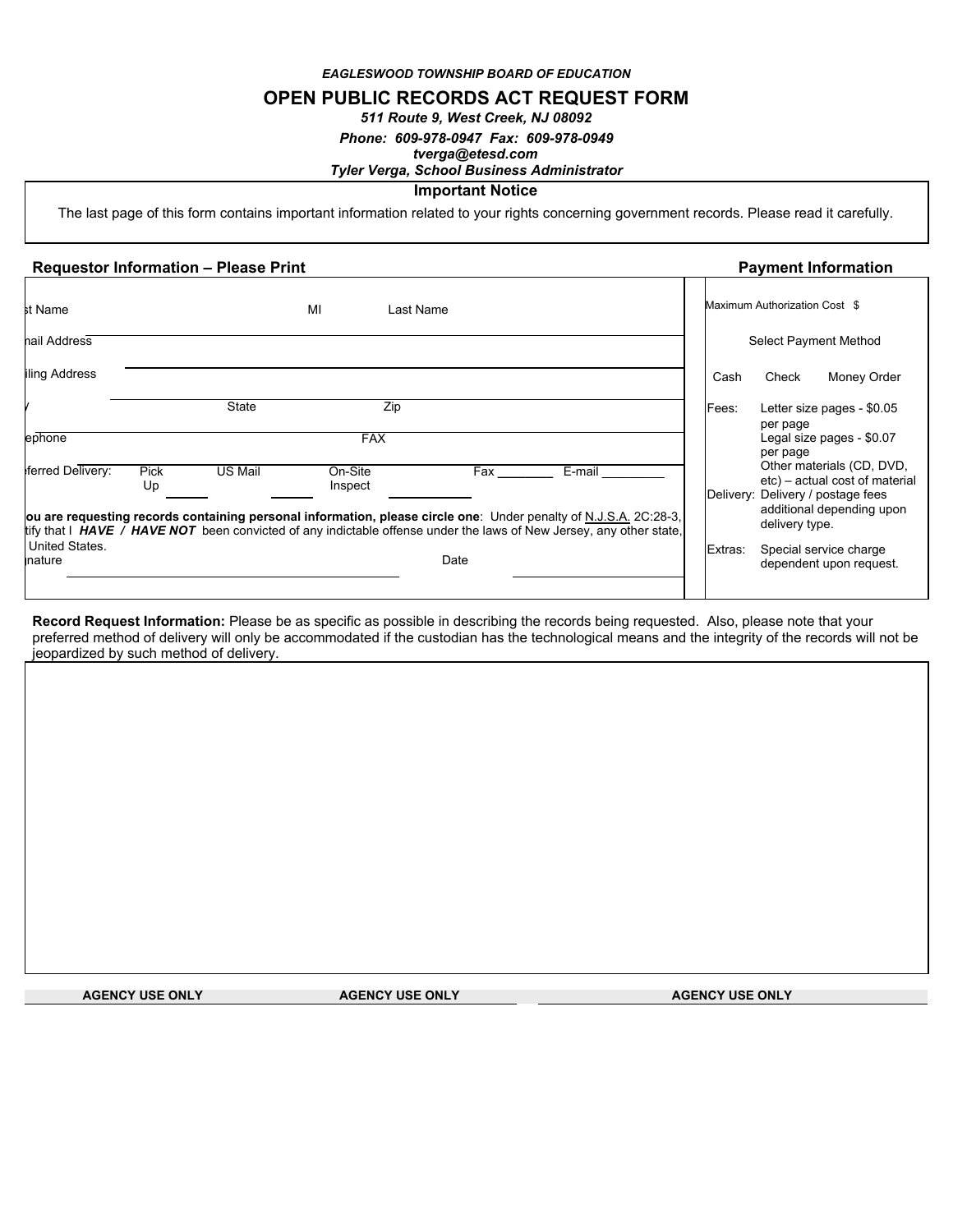| Est. Document Cost<br>Est. Delivery Cost<br>Est. Extras Cost<br><b>Total Est. Cost</b><br>Deposit Amount<br><b>Estimated Balance</b> | <b>Disposition Notes</b><br>Custodian: If any part of request cannot be<br>delivered in seven business days,<br>detail reasons here.                                           | <b>Tracking Information</b><br>Tracking#<br>Rec'd Date<br>Ready Date<br><b>Total Pages</b> | <b>Final Cost</b><br>Total<br>Deposit<br><b>Balance Due</b><br><b>Balance Paid</b><br><b>Records Provided</b> |
|--------------------------------------------------------------------------------------------------------------------------------------|--------------------------------------------------------------------------------------------------------------------------------------------------------------------------------|--------------------------------------------------------------------------------------------|---------------------------------------------------------------------------------------------------------------|
| Deposit Date                                                                                                                         | In Progress<br>Open<br>$\sim$<br>Denied<br>Closed<br>$\overline{\phantom{a}}$<br>Filled<br>Closed<br>$\overline{\phantom{a}}$<br>Partial<br>Closed<br>$\overline{\phantom{a}}$ | <b>Custodian Signature</b>                                                                 | Date                                                                                                          |

### **DEPOSITS**

The custodian may require a deposit against costs for reproducing documents sought through an anonymous request whenever the custodian anticipates that the documents requested will cost in excess of \$5 to reproduce.

Where a special service charge is warranted under OPRA, that amount will be communicated to you as required under the statute. You have the opportunity to review and object to the charge prior to it being incurred. If, however, you approve of the fact and amount of the special service charge, you may be required to pay a deposit or pay in full prior to reproduction of the documents.

### **YOUR REQUEST FOR RECORDS IS DENIED FOR THE FOLLOWING REASON(S):**

(To be completed by the Custodian of Records – check the box of the numbered exemption(s) as they apply to the records requested. If multiple records are requested, be specific as to which exemption(s) apply to each record. **Response is due to requestor as soon as possible, but no later than seven business days**.)

## **N.J.S.A. 47:1A-1.1**

- □ Inter-agency or intra-agency advisory, consultative or deliberative material<br>□ Legislative records
- Legislative records
- ☐ Law enforcement records:
	- $\Box$  Medical examiner photos
	- □ Criminal investigatory records (however, N.J.S.A. 47:1A-3.b. lists specific criminal investigatory information which must be disclosed)
	- ☐ Victims' records
	- Trade secrets and proprietary commercial or financial information
- ☐ Any record within the attorney-client privilege
- □ Administrative or technical information regarding computer hardware, software and networks which, if disclosed would jeopardize computer security
- □ Emergency or security information or procedures for any buildings or facility which, if disclosed, would jeopardize security of the building or facility or persons therein
- □ Security measures and surveillance techniques which, if disclosed, would create a risk to the safety or persons, property, electronic data or software
- □ Information which, if disclosed, would give an advantage to competitors or bidders
- □ Information generated by or on behalf of public employers or public employees in connection with:
	- $\Box$  Any sexual harassment complaint filed with a public employer
	- ☐ Any grievance filed by or against an employee
	- ☐ Collective negotiations documents and statements of strategy or negotiating

□ Information that is a communication between a public agency and its insurance carrier, administrative service organization or risk management office

- 
- □ Information that is to be kept confidential pursuant to court order<br>□ Certificate of honorable discharge issued by the United States gc<br>□ Social security numbers<br>□ Credit card numbers<br>□ Unlisted telephone numbers<br>□ Cert ☐ Certificate of honorable discharge issued by the United States government (Form DD-214) filed with a public agency
	- Social security numbers
	- ☐ Credit card numbers

## Unlisted telephone numbers

- Drivers' license numbers
- Certain records of higher education institutions:
	- ☐ Research records
	- $\Box$  Questions or scores for exam for employment or academics
	- ☐ Charitable contribution information
	- ☐ Rare book collections gifted for limited access
	- ☐ Admission applications
	- ☐ Student records, grievances or disciplinary proceedings revealing a students' identification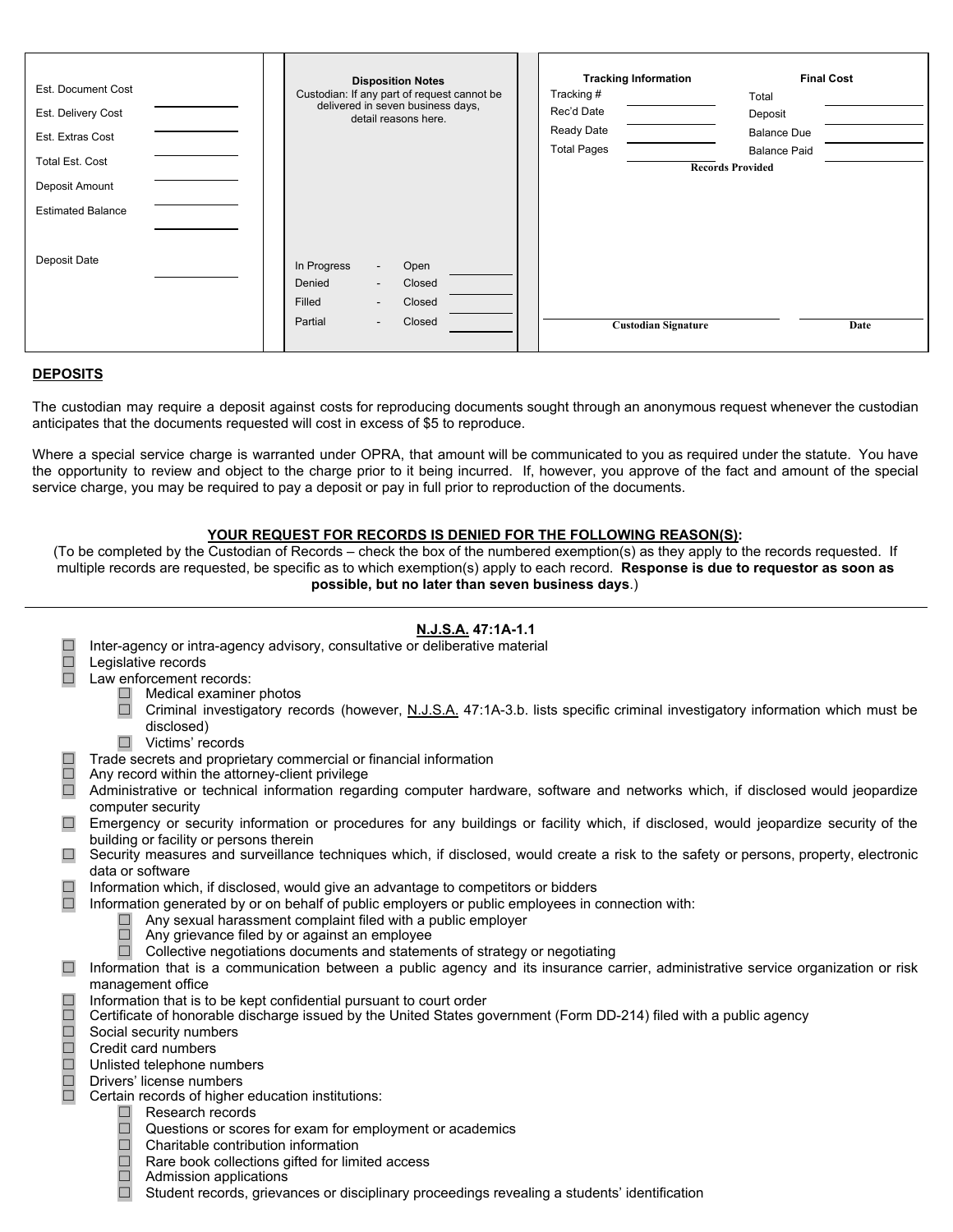- ☐ Biotechnology trade secrets **N.J.S.A. 47:1A-1.2**
	-
- ☐ Convicts requesting their victims' records **N.J.S.A. 47:1A-2.2** Ongoing investigations of non-law enforcement agencies (must prove disclosure is inimical to the public interest) N.J.S.A. 47:1A-3.a. ☐ Public defender records **N.J.S.A. 47:1A-5.k.**
- □ Upholds exemptions contained in other State or federal statutes and regulations, Executive Orders, Rules of Court, and privileges created by State Constitution, statute, court rule or judicial case law **N.J.S.A. 47:1A-9**
- $\Box$  Personnel and pension records (however, the following information must be disclosed:
	- An individual's name, title, position, salary, payroll record, length of service, date of separation and the reason for such separation, and the amount and type of any pension received
	- When required to be disclosed by another law, when disclosure is essential to the performance of official duties of a person duly authorized by this State or the US, or when authorized by an individual in interest
	- Data contained in information which disclose conformity with specific experiential, educational or medical qualifications required for government employment or for receipt of a public pension, but not including any detailed medical or psychological information **N.J.S.A. 47:1A-10**

### **N.J.S.A. 47:1A-1**

 $\Box$  "a public agency has a responsibility and an obligation to safeguard from public access a citizen's personal information with which it has been entrusted when disclosure thereof would violate the citizen's reasonable expectation of privacy."

Burnett v. County of Bergen, 198 N.J. 408 (2009). Without ambiguity, the court held that the privacy provision "is neither a preface nor a preamble." Rather, "the very language expressed in the privacy clause reveals its substantive nature; it does not offer reasons why OPRA was adopted, as preambles typically do; instead, it focuses on the law's implementation." "Specifically, it imposes an obligation on public agencies to protect against disclosure of personal information which would run contrary to reasonable privacy interests."

## **Executive Order No. 21 (McGreevey 2002)**

- ☐ Records where inspection, examination or copying would substantially interfere with the State's ability to protect and defend the State and its citizens against acts of sabotage or terrorism, or which, if disclosed, would materially increase the risk or consequences of potential acts of sabotage or terrorism.
- ☐ Records exempted from disclosure by State agencies' proposed rules.

## **Executive Order No. 26 (McGreevey 2002)**

- □ Certain records maintained by the Office of the Governor
- □ Resumes, applications for employment or other information concerning job applicants while a recruitment search is ongoing<br>□ Records of complaints and investigations undertaken pursuant to the Model Procedures for Intern
- Records of complaints and investigations undertaken pursuant to the Model Procedures for Internal Complaints Alleging Discrimination, Harassment or Hostile Environments
- ☐ Information relating to medical, psychiatric or psychological history, diagnosis, treatment or evaluation
- $\Box$  Information in a personal income or other tax return  $\Box$  Information describing a natural person's finances.
- Information describing a natural person's finances, income, assets, liabilities, net worth, bank balances, financial history or activities, or creditworthiness, except as otherwise required by law to be disclosed
- ☐ Test questions, scoring keys and other examination data pertaining to the administration of an examination for public employment or licensing
- ☐ Records in the possession of another department (including NJ Office of Information Technology or State Archives) when those records are made confidential by regulation or EO 9.

#### **Other Exemption(s) contained in a State statute, resolution of either or both House of the Legislature, regulation, Executive Order, Rules of Court, any federal law, federal regulation or federal order pursuant to N.J.S.A. 47:1A-9.a.**

(Please provide detailed information regarding the exemption from disclosure for which you are relying to deny access to government records. If multiple records are requested, be specific as to which exemption(s) apply to each record.)

## **REQUEST FOR RECORDS UNDER THE COMMON LAW**

If, in addition to requesting records under OPRA, you are also requesting the government records under the common law, please check the box below.